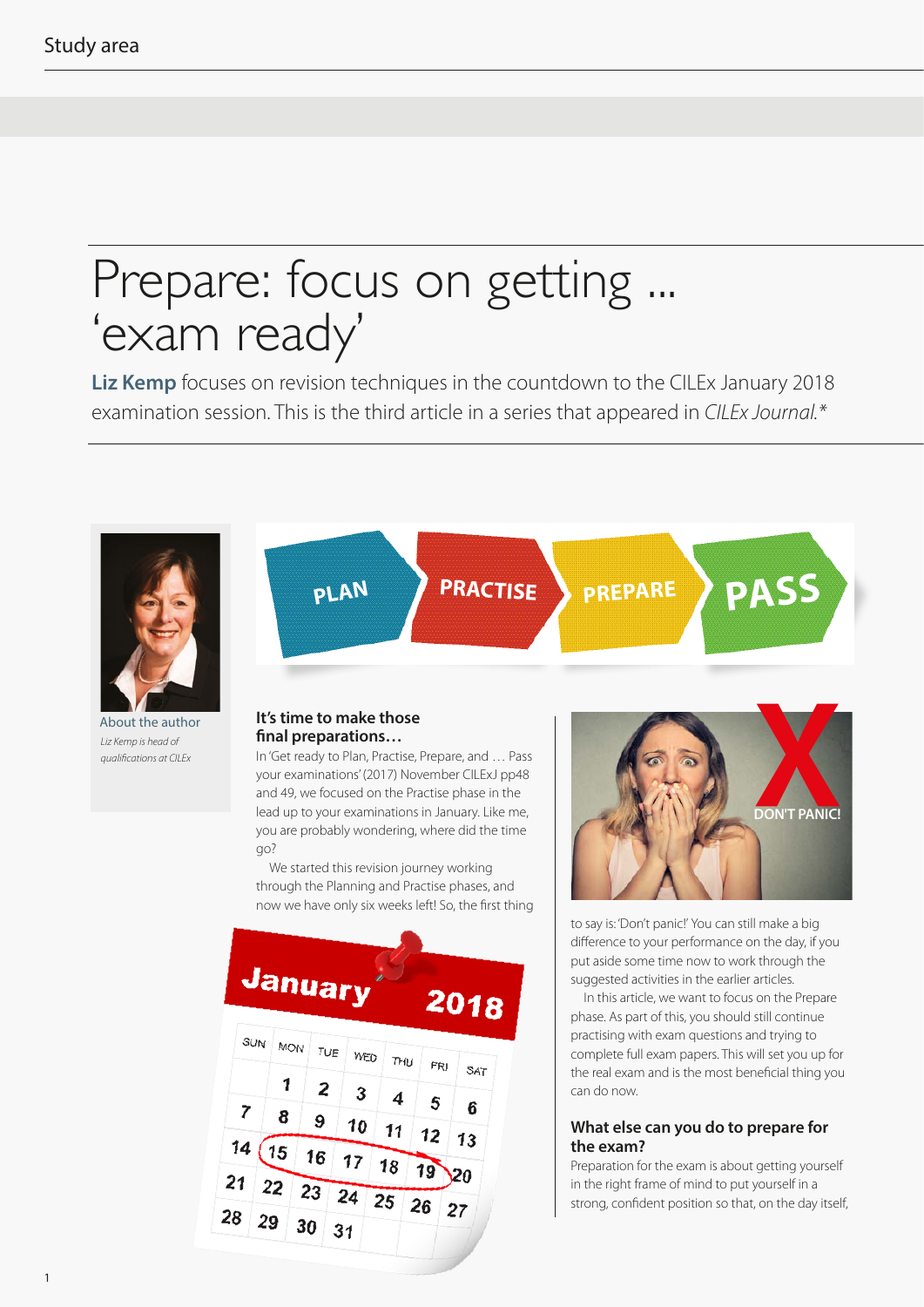

few days before the exam, try to do things that relax you. If we think about that 'big race', most runners would stop

running a week or so before a marathon. You've done all the hard training, now it's about building the right mental attitude. Do take time to ensure that you have everything ready for the exam:

- Collect together your exam permit and ID. If you do not have these you will not be able to enter the exam room, so don't forget them.
- If you are allowed to bring any materials into the exam, then make sure that you have these ready.
- Check that you know the date, time and venue, and have arrangements in place to get there in plenty of time. Remember that you have worked hard to build a positive mental attitude for the exam: arriving late or feeling rushed will make you flustered, which will not help to get the exam off to a good start.
- Read through the examination regulations to see what you can and cannot take into the exam.

#### **Now let's think about the exam itself Reading time**

If your exam gives you reading time, do use this wisely. The worst thing you can do is waste this gift of additional time. It

is there to help you orientate yourself and give you time to confirm your best strategy for the paper. Think of it as the final warm up before you run that big race. It is usually between 15–30 minutes of additional time during which you can think calmly and plan your answers. Reading the information given will give you the context and put you 'in the zone' for the paper.

15 min

Dread and anxiety before the exam is mainly due to 'not knowing' what is going to come up. Once in the exam room, with the information in front of you, that is the time you take control.

If you have a reflective learning style, you can use this time to absorb the information given and think about the different continued on page 3